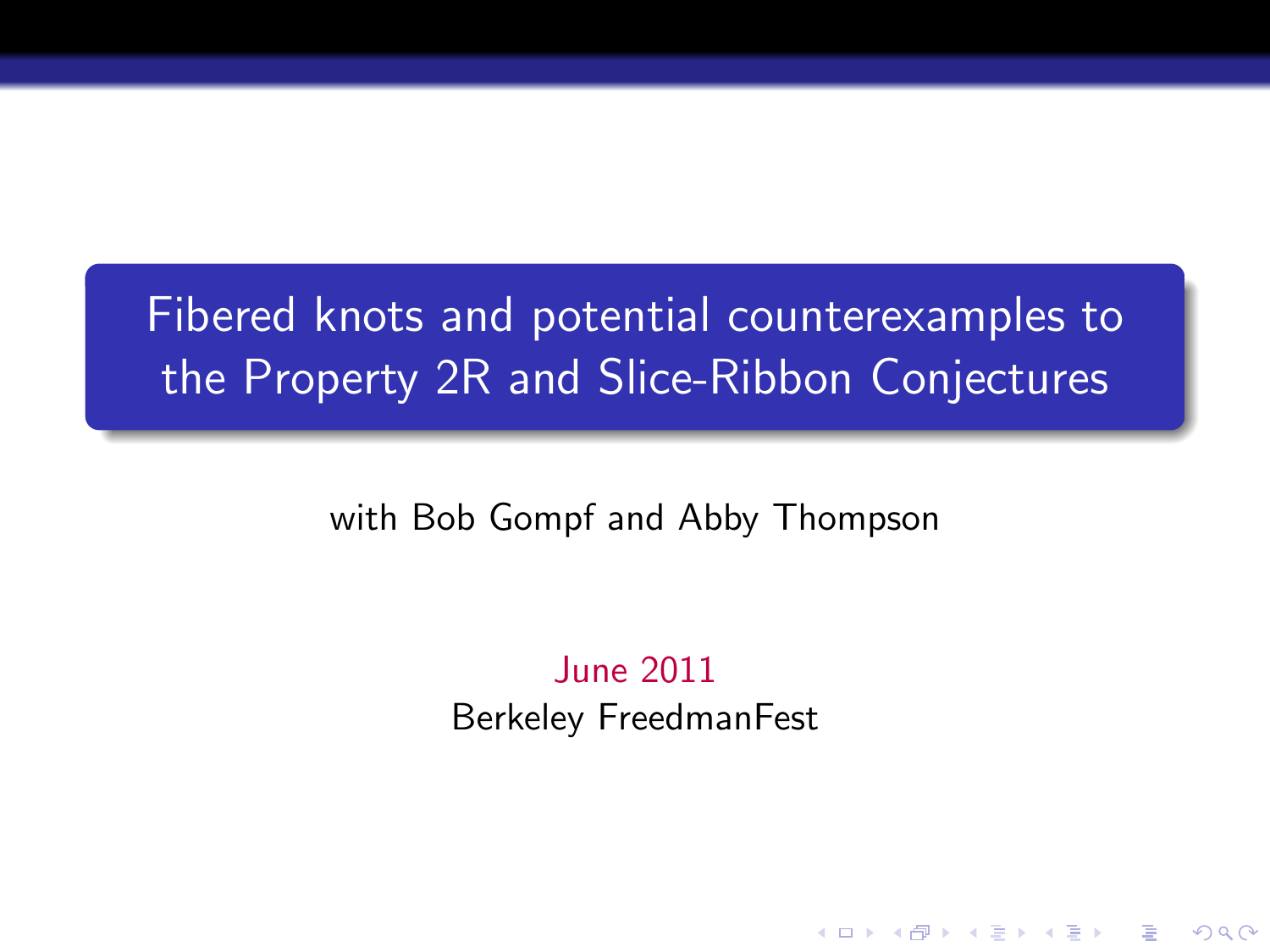#### Theorem (Gabai 1987)

If surgery on a knot  $K\subset S^3$  gives  $S^1\times S^2$ , then  $K$  is the unknot.

Question: If surgery on a link  $L$  of  $n$  components gives  $\#_n (S^1 \times S^2)$ , what is L?

Homology argument shows that

- $\bullet$  each pair of components in L is algebraically unlinked and
- $\bullet$  the surgery framing on each component of L is the 0-framing.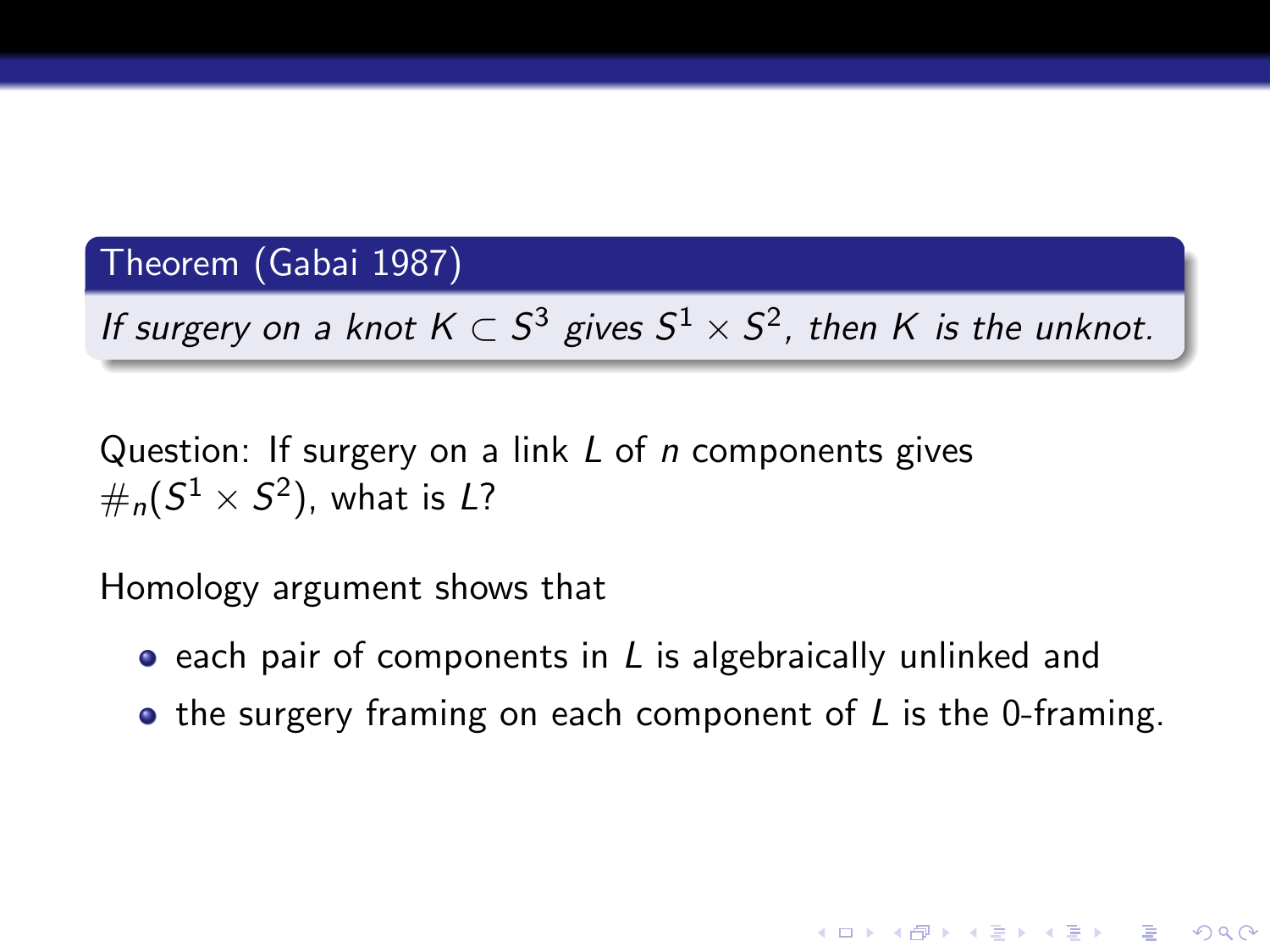# Conjecture (Naive)

If surgery on a link L of n components gives  $\#_n (S^1 \times S^2)$ , then L is the unlink.

Why naive?

The result of surgery is unchanged when one component of  *is* replaced by a band-sum to another. So here's a counterexample:



イロト イ押 トイヨト イヨト

 $2990$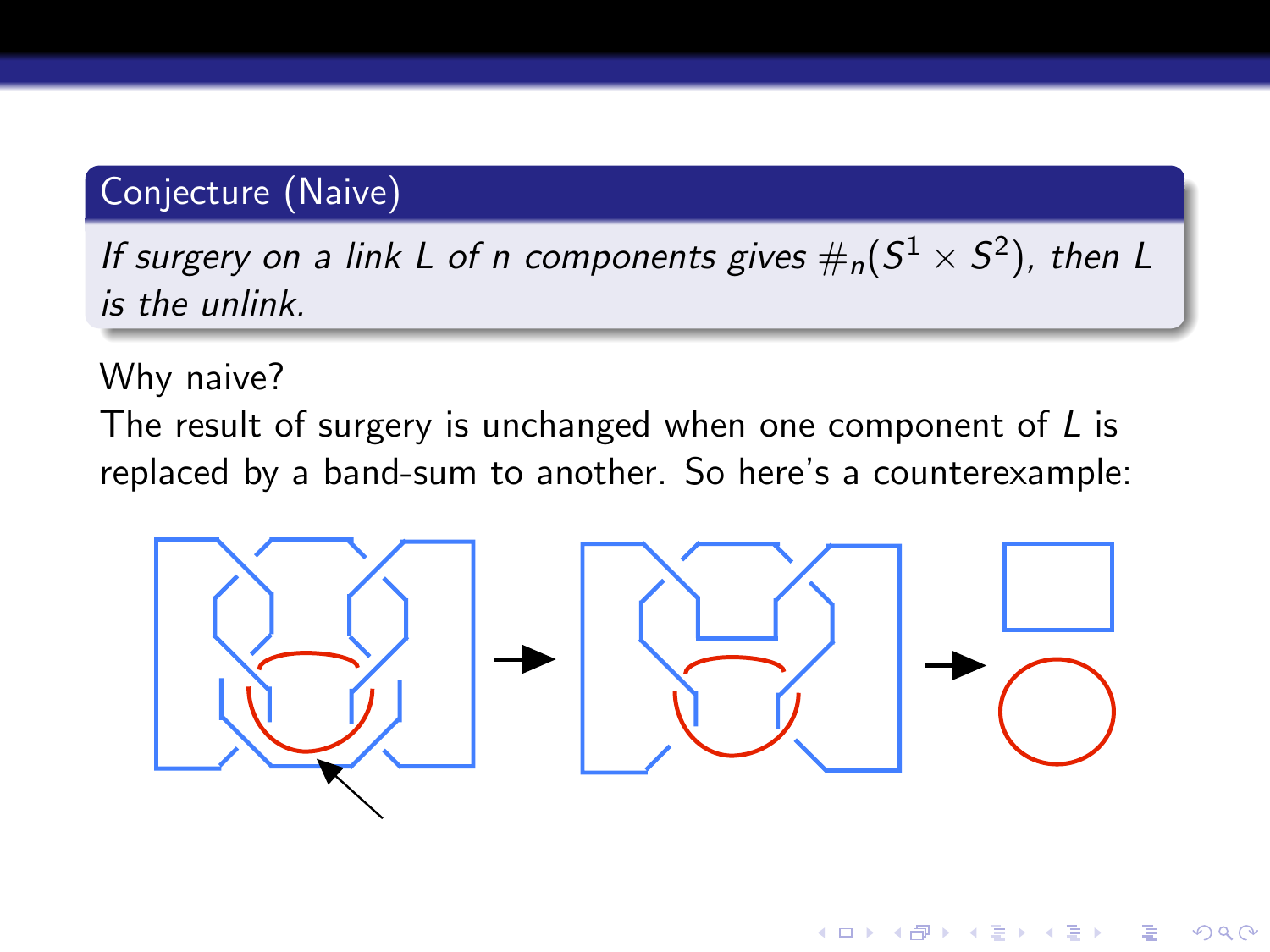The 4-dimensional view of the band-sum operation: Integral surgery on  $L\subset S^3\leftrightarrow$  2-handle addition to  $\partial B^4.$ Band-sum operation corresponds to a 2-handle slide



**KOD KARD KED KED E VOOR** 

Effect on dual handles: U slid over  $V \leftrightarrow V'$  slid over U'.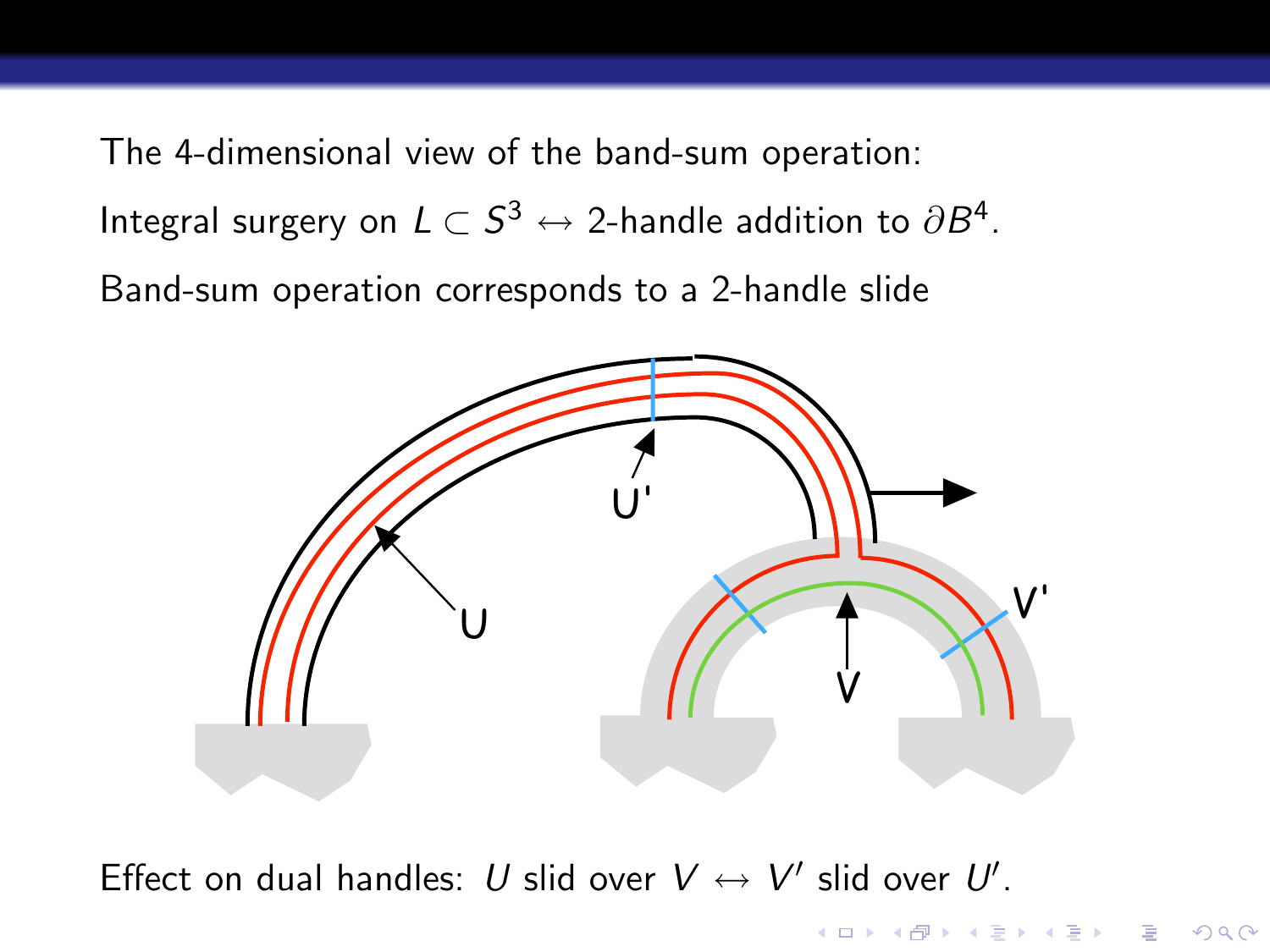## The fallback:

# Conjecture (Generalized Property R)

If surgery on an n component link  $L\subset S^3$  gives  $\#_n (S^1\times S^2)$ , then, perhaps after some handle-slides, L becomes the unlink.

Conjecture is unknown even for  $n = 2$ .

Questions: If it's not true, what's the simplest counterexample? What's the simplest knot that could be part of a counterexample? A potential counterexample must be slice in some homotopy 4-ball:

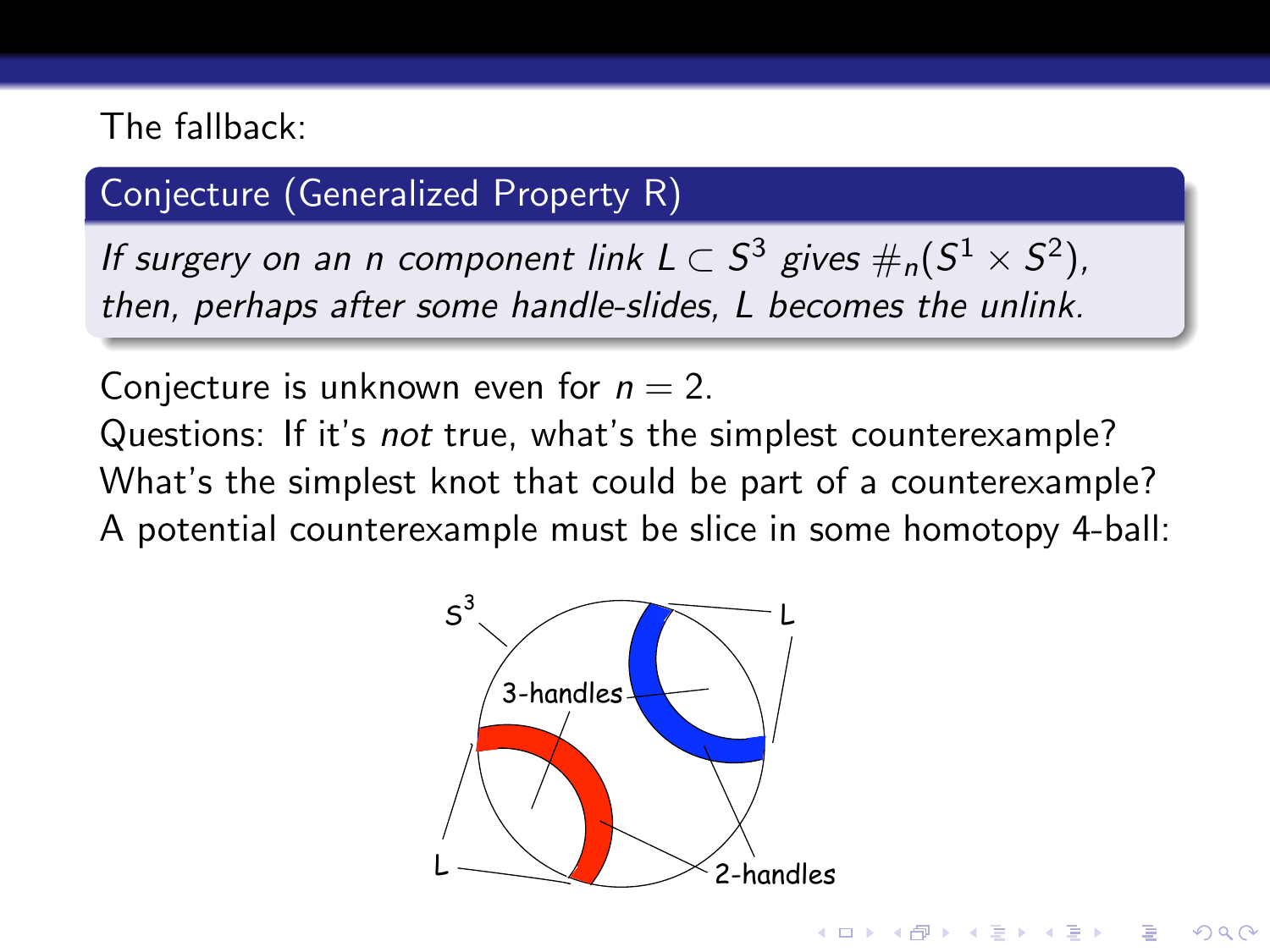Slice complement is built from link complement by:

- attaching copies of  $(D^2-\{0\})\times D^2$  to  $(D^2-\{0\})\times S^1$ , i. e. paired 2- and 3-handles
- attaching some more 3-handles
- attaching a 4-handle.

Like a ribbon disk complement, via descending radius function:

- at saddle points of ribbon disk, 2-handles attached
- at minima of ribbon disk, 3-handles attached
- at center of ball, 4-handle attached

So  $\pi_1$ (link complement)  $\rightarrow \pi_1$ (disk complement) surjective.

Since Freedman tells us the homotopy 4-ball is topological 4-ball, might say the link is "topologically ribbon".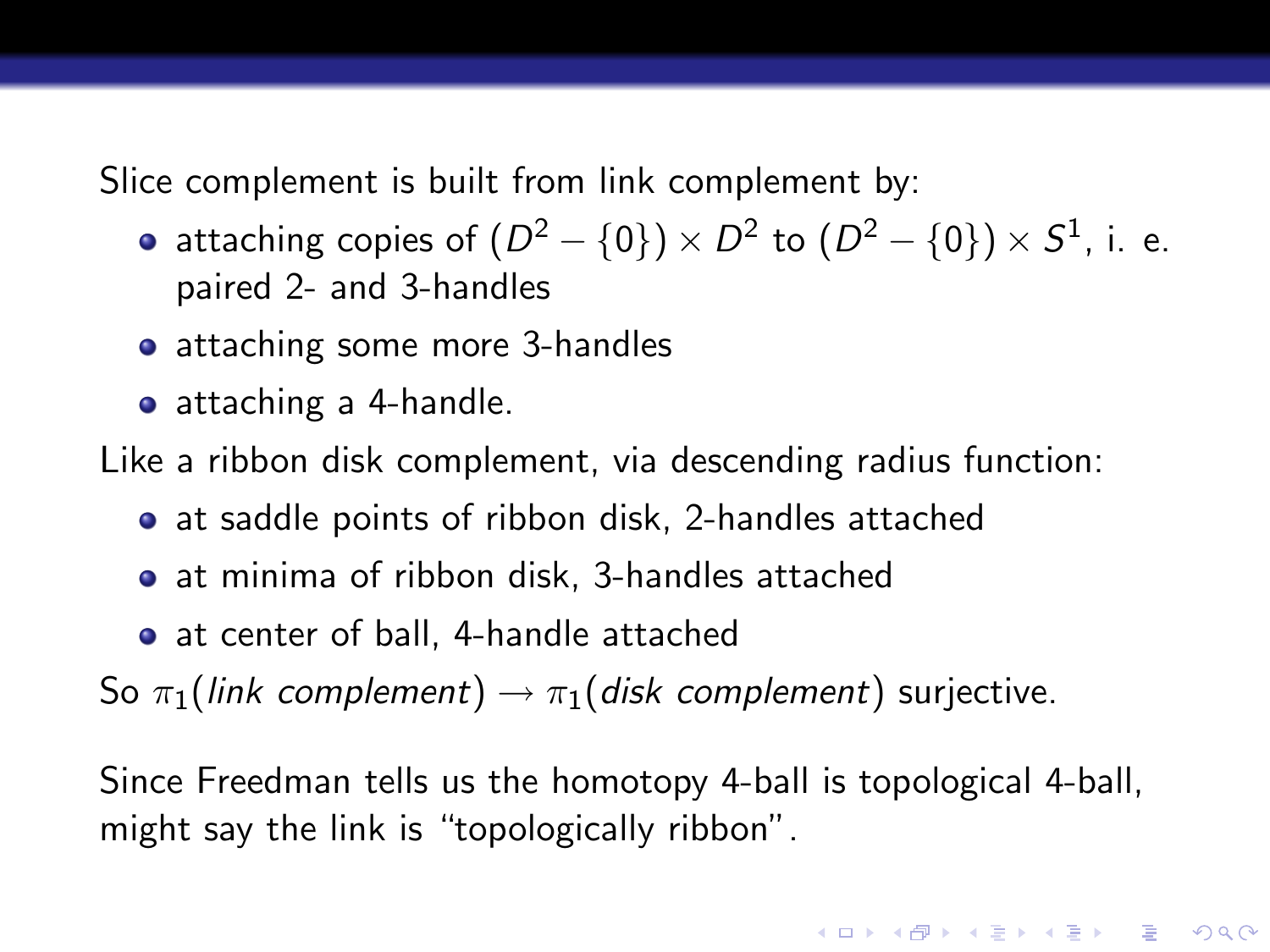## First 2-component result

# Theorem (Reid)

If surgery on a 2-component link that has tunnel number one gives  $\#_2(S^1\times S^2)$ , then L is the unlink. [No handle-slides required.]

### Proof.

Free groups are Hopfian, so the epimorphism  $\mathbb{Z} * \mathbb{Z} \to \mathbb{Z} * \mathbb{Z}$  given by

$$
\pi_1(S^3 - (L \cup tunnel)) \rightarrow \pi_1(S^3 - L) \rightarrow \pi_1(\#_2(S^1 \times S^2))
$$

**KORKARA KERKER SAGA** 

shows that  $\pi_1(\overline{S^3-L}) \cong \mathbb{Z}*\mathbb{Z}.$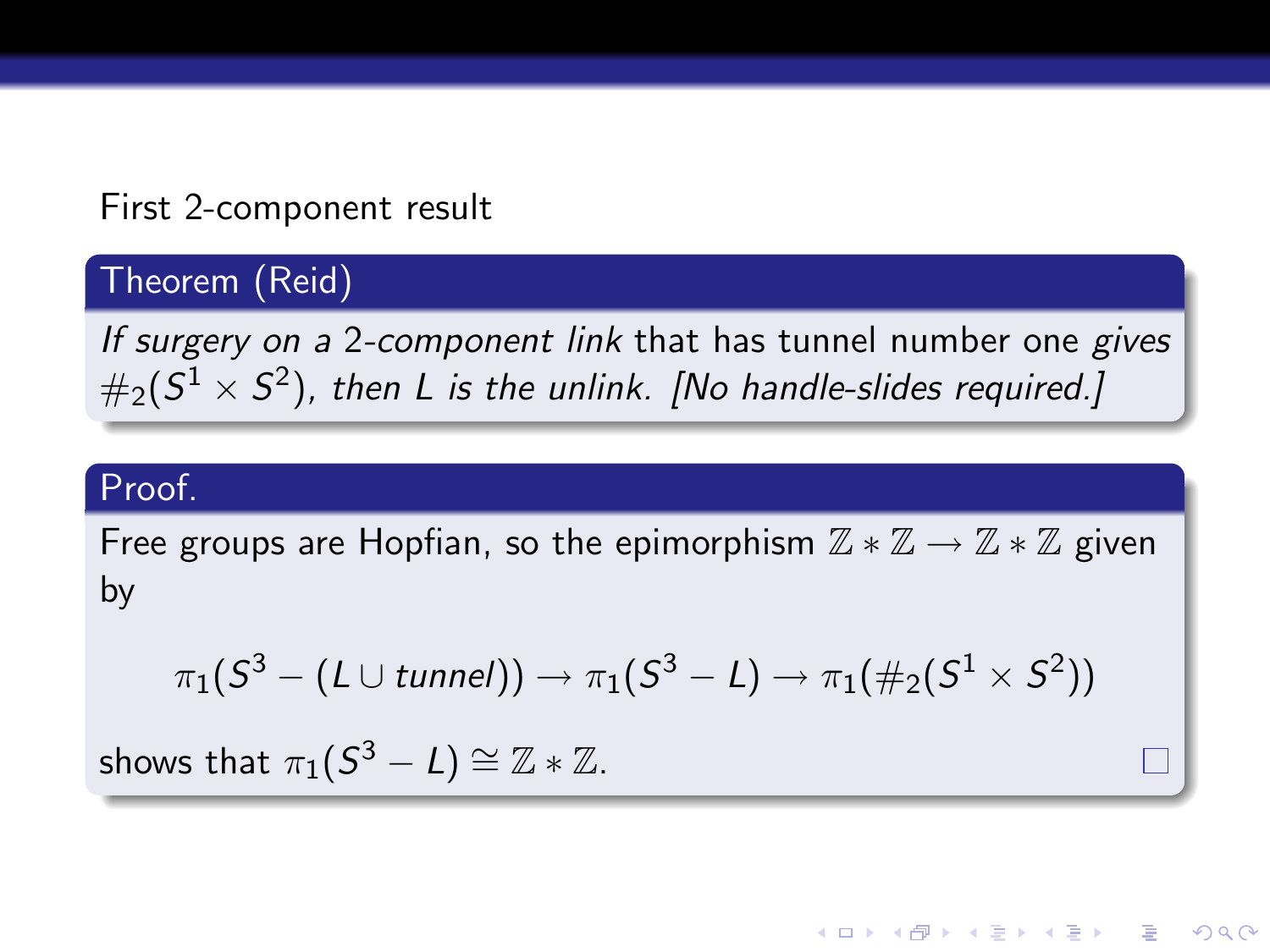Question: Can the unknot be part of a counterexample? Answer: No

#### Theorem

If  $U$  is the unknot and surgery on  $L = U \cup V$  gives  $\#_2(S^1 \times S^2)$ , then some handle-slides of V over U change L to the unlink.

Idea: Since  $U$  is the unknot, 0-surgery on  $U$  gives  $S^1 \times S^2 \supset V$ , and  $S^1 \times S^2 \supset$  the dual knot  $\mathit{U'}=S^1 \times (point).$ 

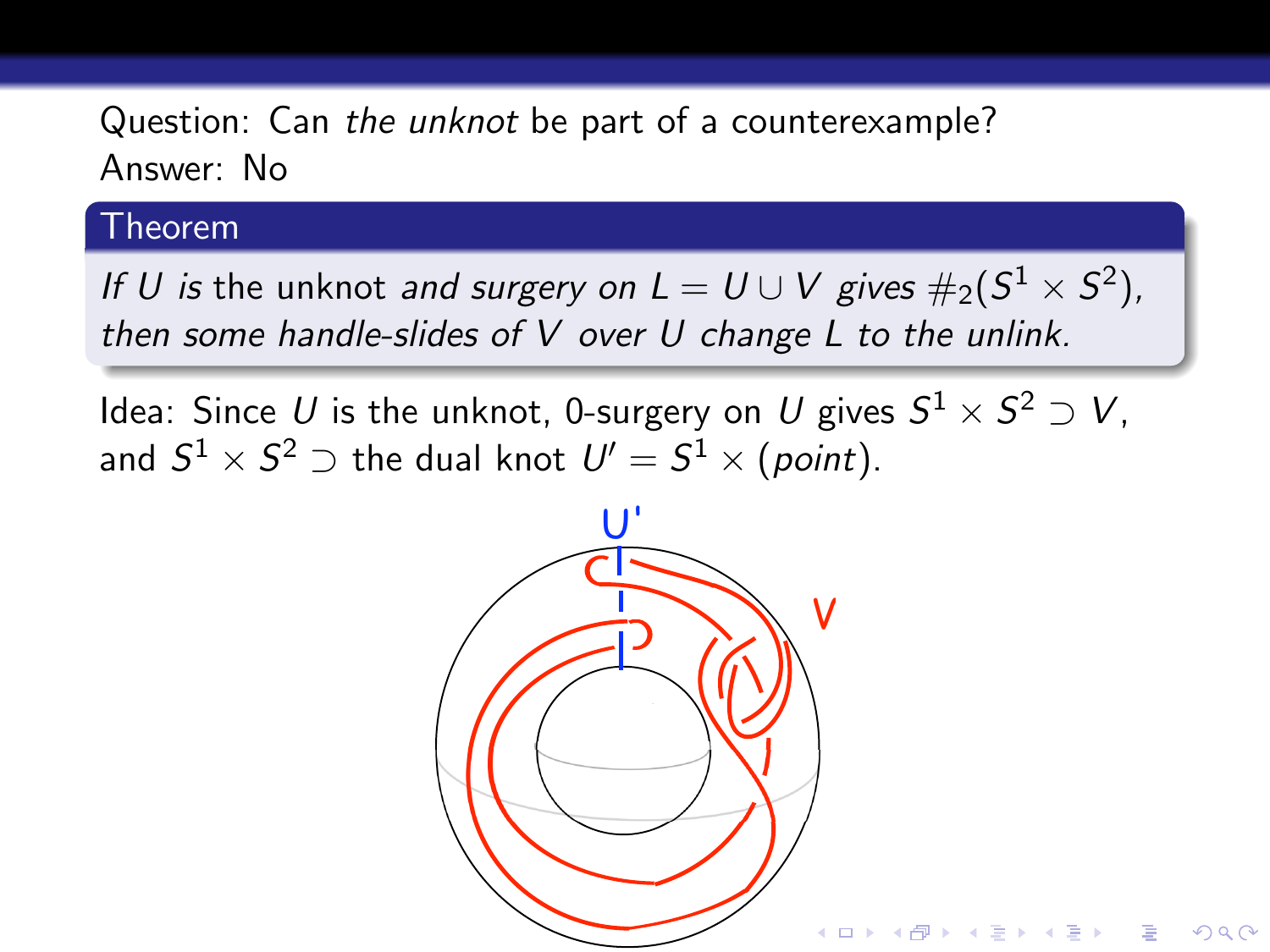This means that two different fillings of  $\eta(V)$  (with and without surgery) give reducible manifolds. Deep theorem of Gabai says this means  $V$  lies in a ball, so  $V$  is the unknot in  $S^1\times S^2.$  Can get it into a ball in the complement of  $U'$  by letting  $V$  cross  $U'$ , i. e.  $V$ is handle-slide over U. Once inside a ball then Gabai's Property R means  $V$  is the unknot, so  $L$  becomes the unlink.

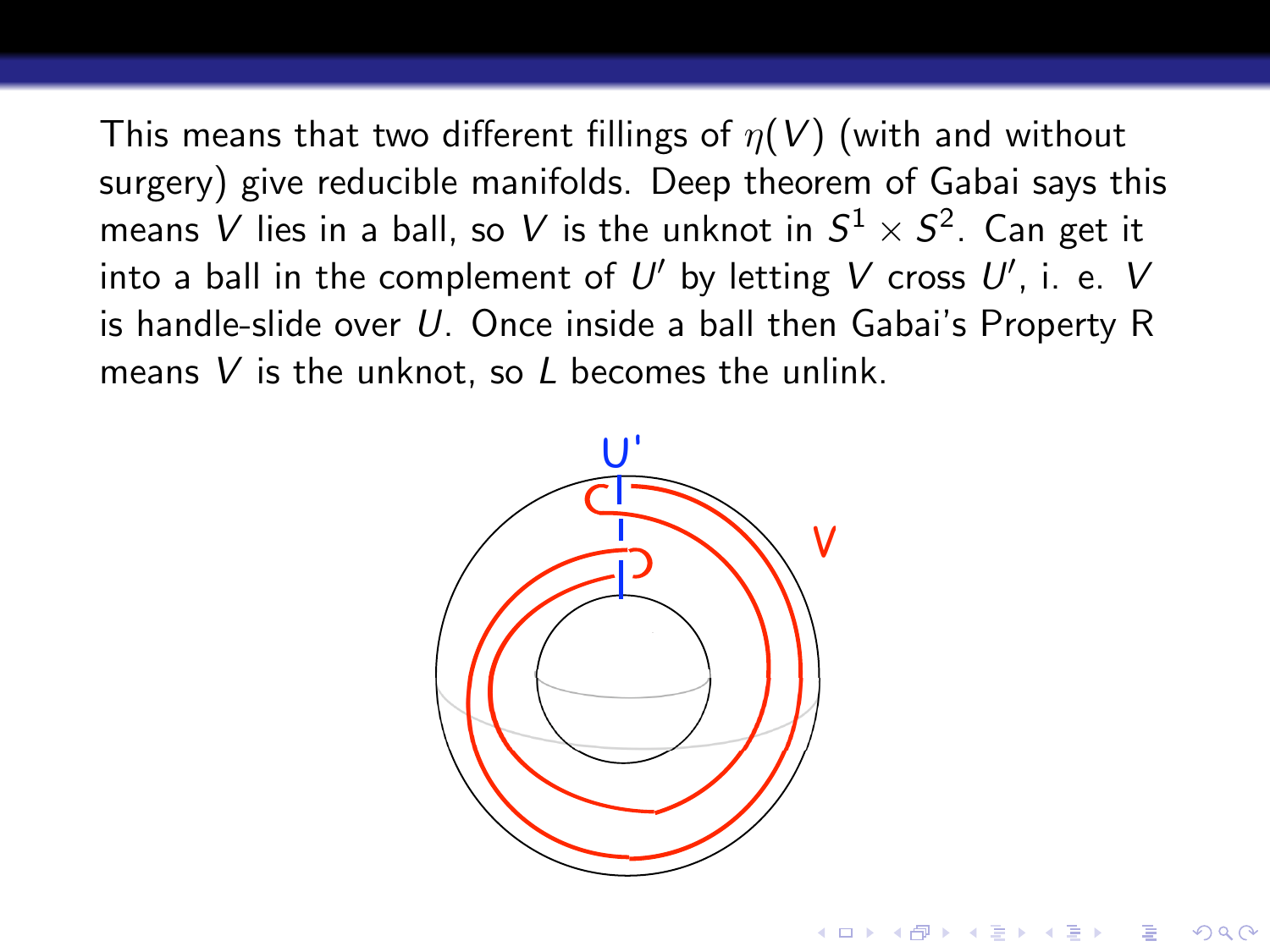Can ramp this argument up, to consider what is the simplest knot that could occur in a 2-component counterexample.

#### Theorem

If U is a fibered knot and surgery on  $L = U \cup V$  gives  $\#_2(S^1\times S^2)$ , then a sequence of handle-slides (back and forth) gives a link with a component of genus lower than U.

Idea: Since  $U$  is fibered, surgery on U gives a fibered manifold  $M \supset$  $U' \cup V$  with fiber F. Surgery on V in M gives  $\#_2(S^1 \times S^2)$ .



イロン イ部ン イ君ン イ君ンシ

 $2990$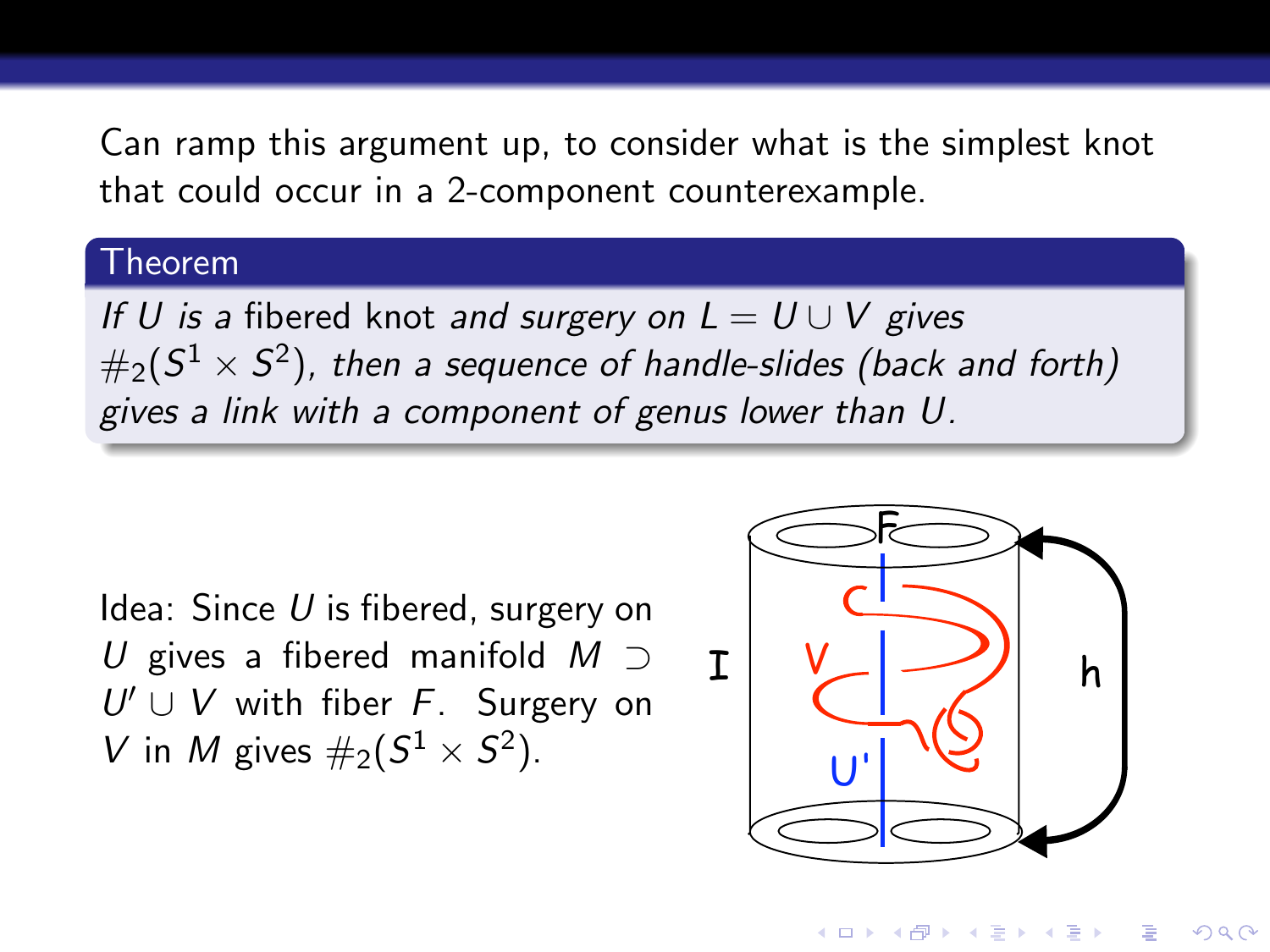## Theorem (S-Thompson 2008)

If surgery on V in fibered M gives a reducible manifold, then either V lies in a ball, or V is cabled, or V lies in a fiber.

So here  $V$  lies in  $F$  after passing through  $U'$ , i. e. after  $V$  is changed by handle-sliding over  $U$ multiple times



 $\mathbf{A} \equiv \mathbf{A} + \mathbf{A} + \mathbf{A} + \mathbf{A} + \mathbf{A} + \mathbf{A} + \mathbf{A} + \mathbf{A} + \mathbf{A} + \mathbf{A} + \mathbf{A} + \mathbf{A} + \mathbf{A} + \mathbf{A} + \mathbf{A} + \mathbf{A} + \mathbf{A} + \mathbf{A} + \mathbf{A} + \mathbf{A} + \mathbf{A} + \mathbf{A} + \mathbf{A} + \mathbf{A} + \mathbf{A} + \mathbf{A} + \mathbf{A} + \mathbf{A} + \mathbf{A} + \mathbf{A} + \math$ 

 $2Q$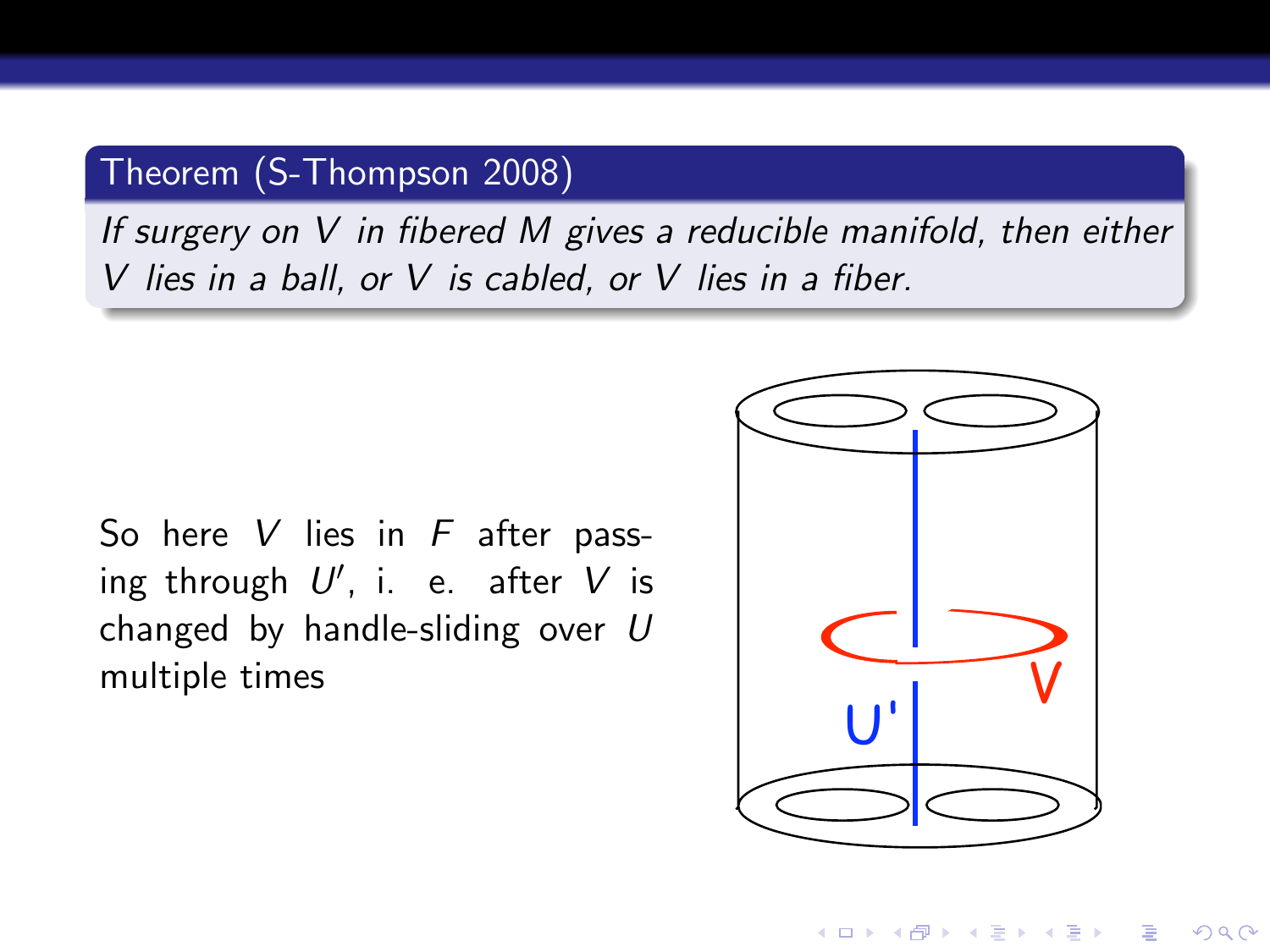What 0-framed surgery on  $V \subset M$  now looks like: boundary union of two compression-bodies, each  $\partial_+=\bar{F}$  and  $\partial_-=\bar{F}'=$ , the surface obtained from  $F$  by compressing along  $V$ .

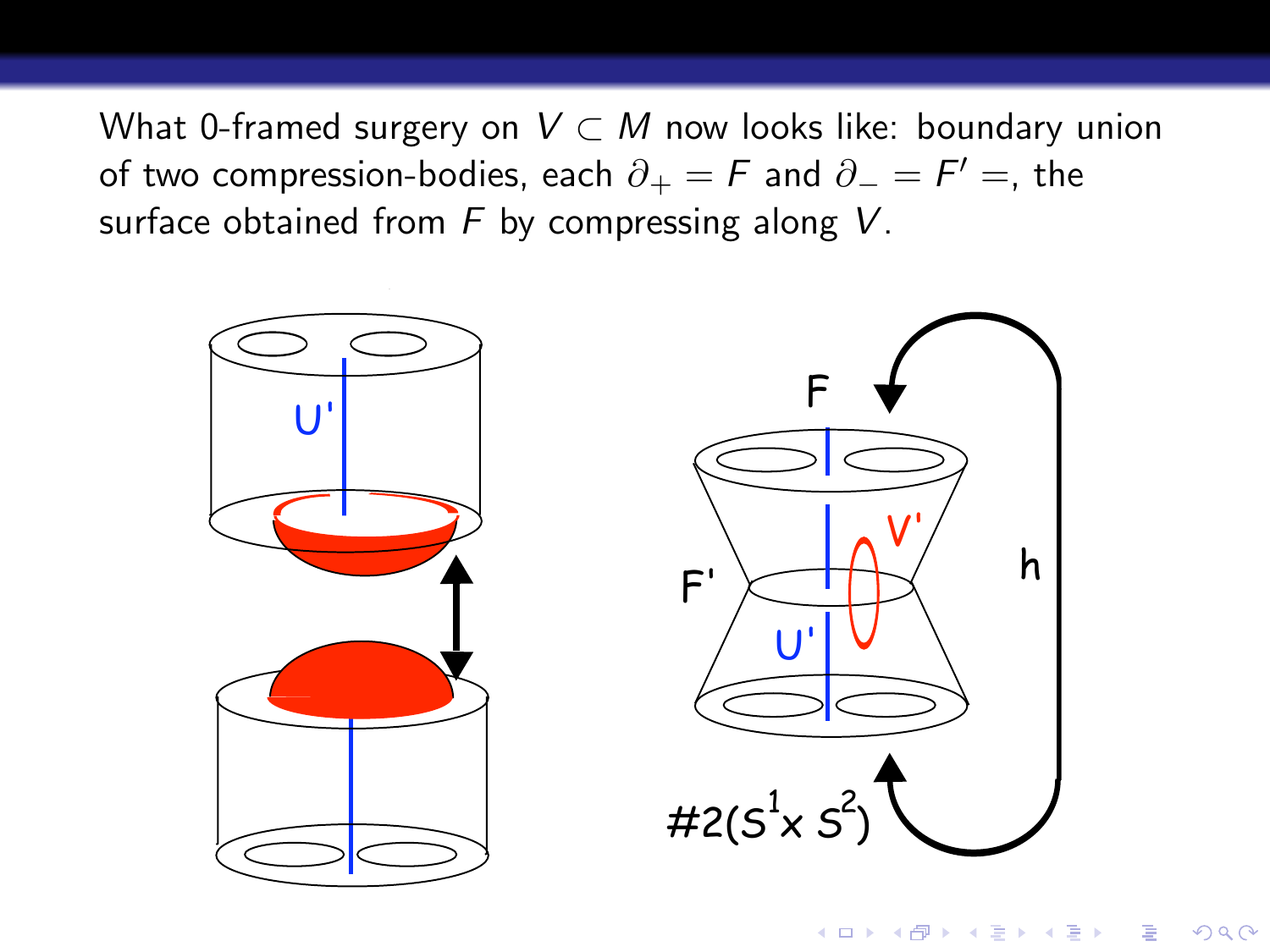Then two handle-slides of  $V'$  over  $U'$  makes  $V'$  disjoint from  $F'.$ l two handle-slides of  $U$  over  $V$  makes  $U$  fibered with fiber  $F^\prime$ 



#### **Corollary**

Both trefoil and figure 8 knots do not appear in a counterexample

**KORK ERKER ADE YOUR** 

But we knew that before: neither is slice in a homotopy 4-ball.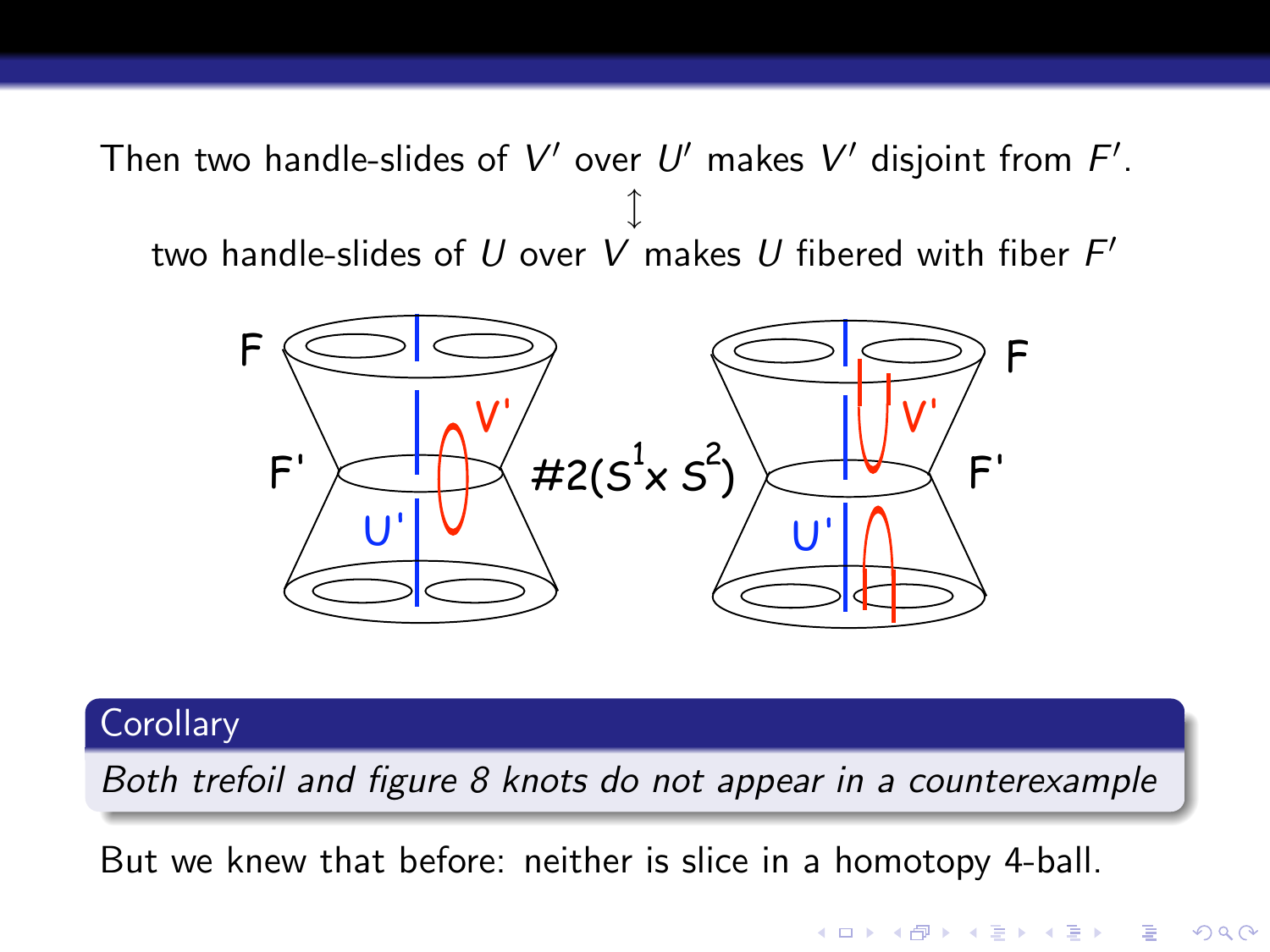Genus 2 fibered knots: Can any be part of a 2-component counterexample? Has to be slice in a homotopy 4-sphere.

Maybe the simplest:  $Q = K# - K =$  squareknot, K the trefoil.

Examples of links  $L=Q\cup V$  so surgery gives  $\#_2(S^1\times S^2)$ :



**KORK ERKER ADE YOUR** 

Know from earlier that none of these are counterexamples.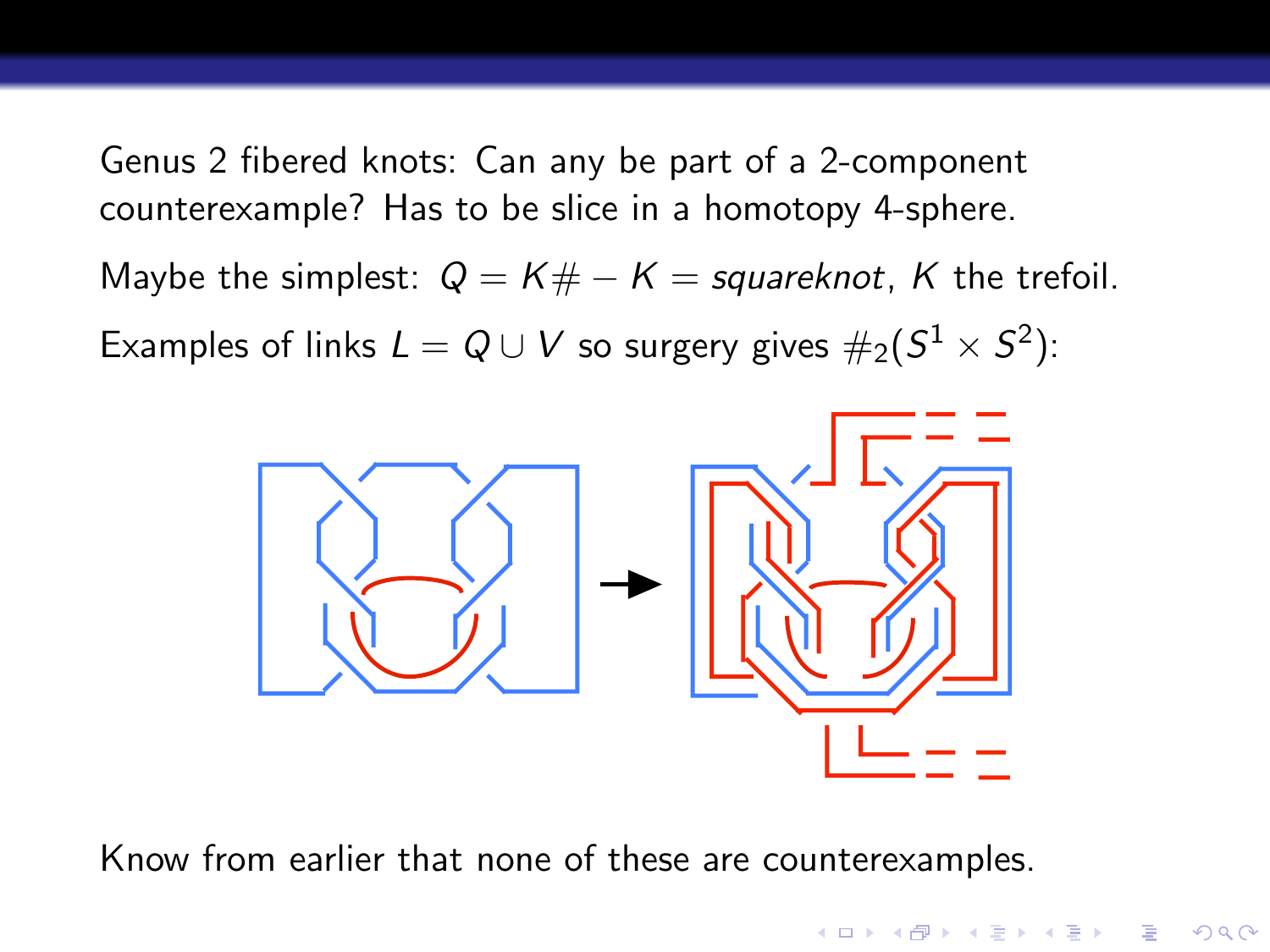The square knot is so simple, can completely characterize (up to handle-slides over Q) all V so surgery on  $Q \cup V$  gives  $\#_2(S^1\times S^2).$  In fact  $\{ \textit{such } V\} \leftrightarrow \mathbb{Q}.$ 

Proof uses specific information about monodromy of Q and Heegaard analysis:



Reasonable idea: Figure out a way to show that each possible  $V$  is not a counterexample.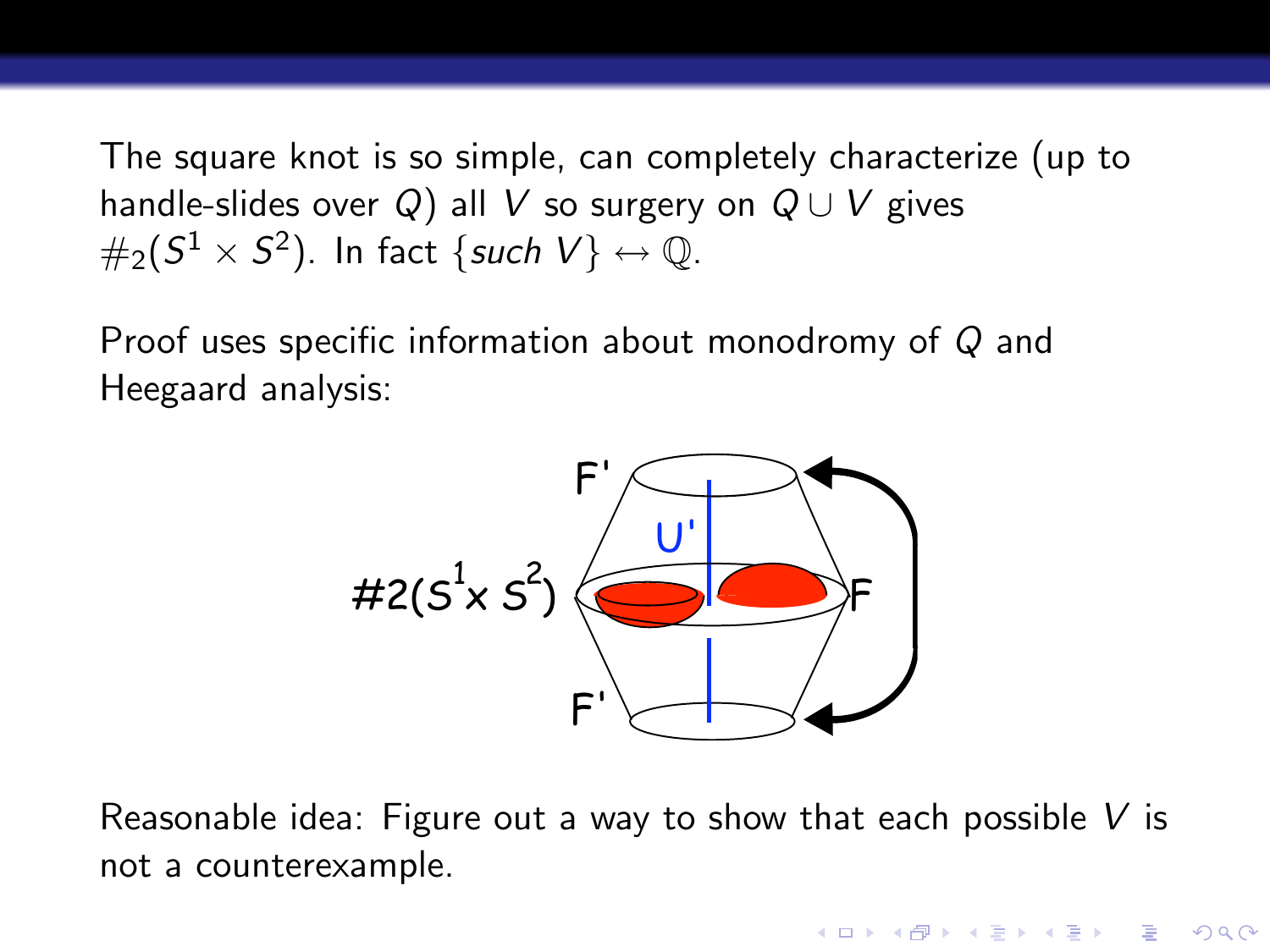

## Theorem (Gompf 1991)

If this handle description of a homotopy 4-sphere can be handle-slid to standard, then this presentation is Andrews-Curtis trivial

$$

$$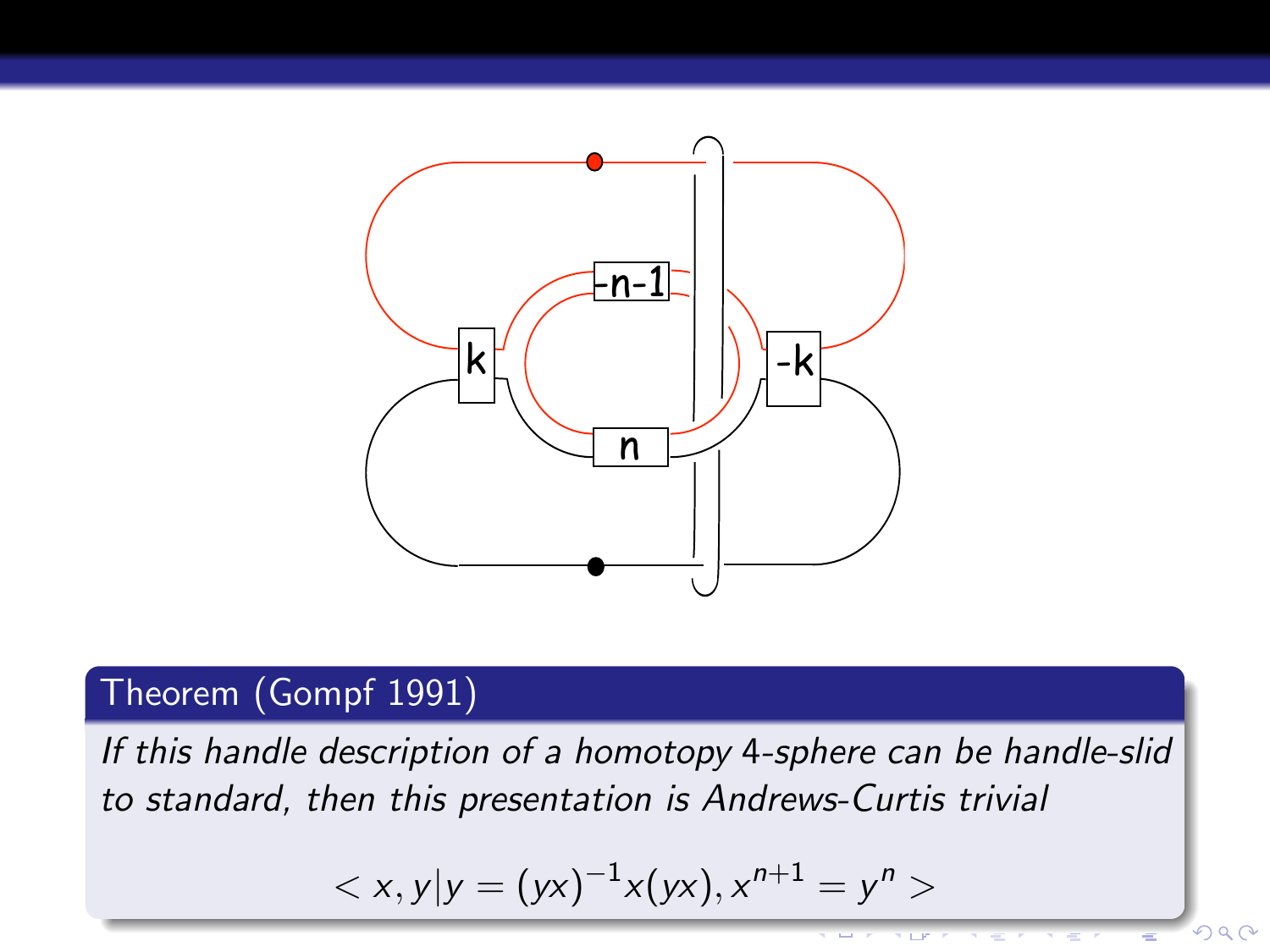Handle description: Attach two 2-handles to  $\natural_2(S^1\times D^3)$ ; Gompf explicitly shows that result has boundary  $S^3$ . Dually, attach two 2-handles to  $D^4$  and get manifold with boundary  $\#_2(S^1\times S^2).$ 



When  $k = 1$  can get picture on the right, combination of Q and  $V_n = T_{n,n+1} \# - T_{n,n+1}$ . Counterexample to Generalized Prop. R?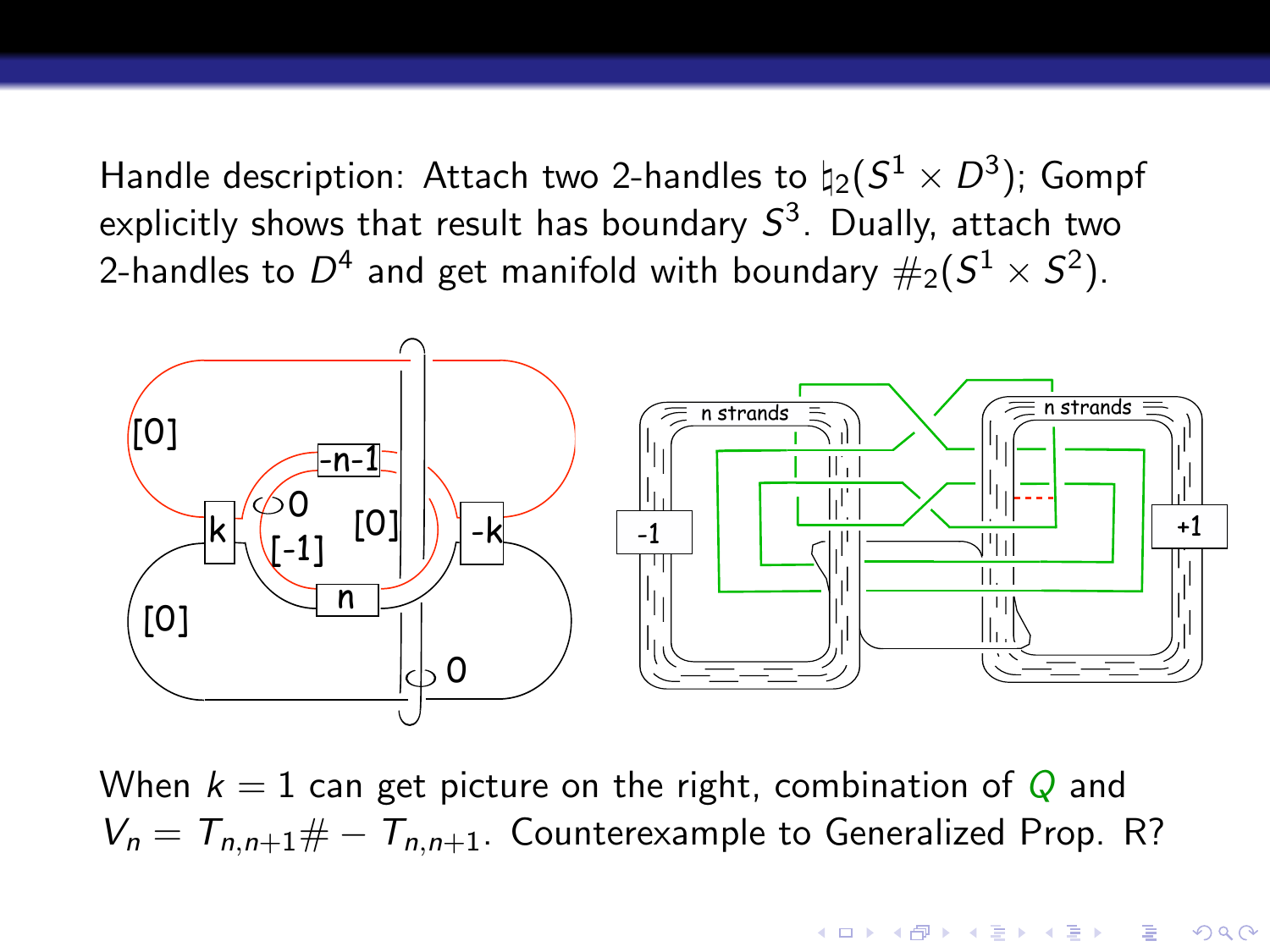Link on right is ribbon but not obviously slice. Gives rise (via band-sum) to slice knot not obviously ribbon:



K ロ > K @ > K 할 > K 할 > → 할 → ⊙ Q @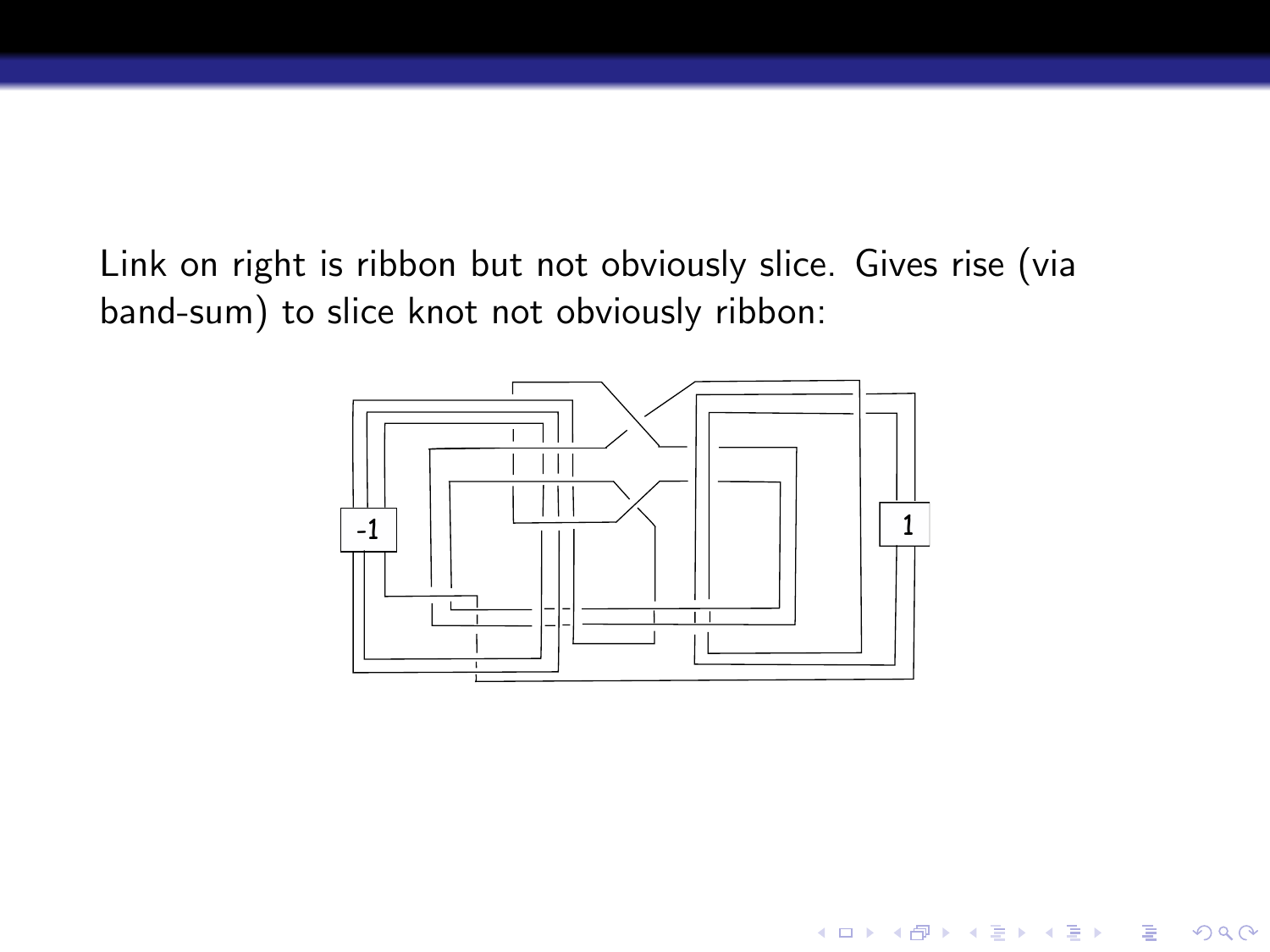Question 1: How do the examples  $Q \cup T_{n,n+1} \# - T_{n,n+1}$  fit into the classification scheme above?

In particular, how to get  $V_{n,n+1} = T_{n,n+1} \# - T_{n,n+1}$  into a fiber?

Question 2: If you succeed, what is the genus 1 example arising from the theorem above? [If Q is a fibered knot and surgery on  $L = Q \cup V$  gives  $\#_2(S^1\times S^2)$ , then a sequence of handle-slides gives a link with a component of genus lower than Q.]

Question 3: If NOT a counterexample to Generalized Property R, then could handle-slides in this description give an unexpected way of Andrews-Curtis trivializing the group presentation above?